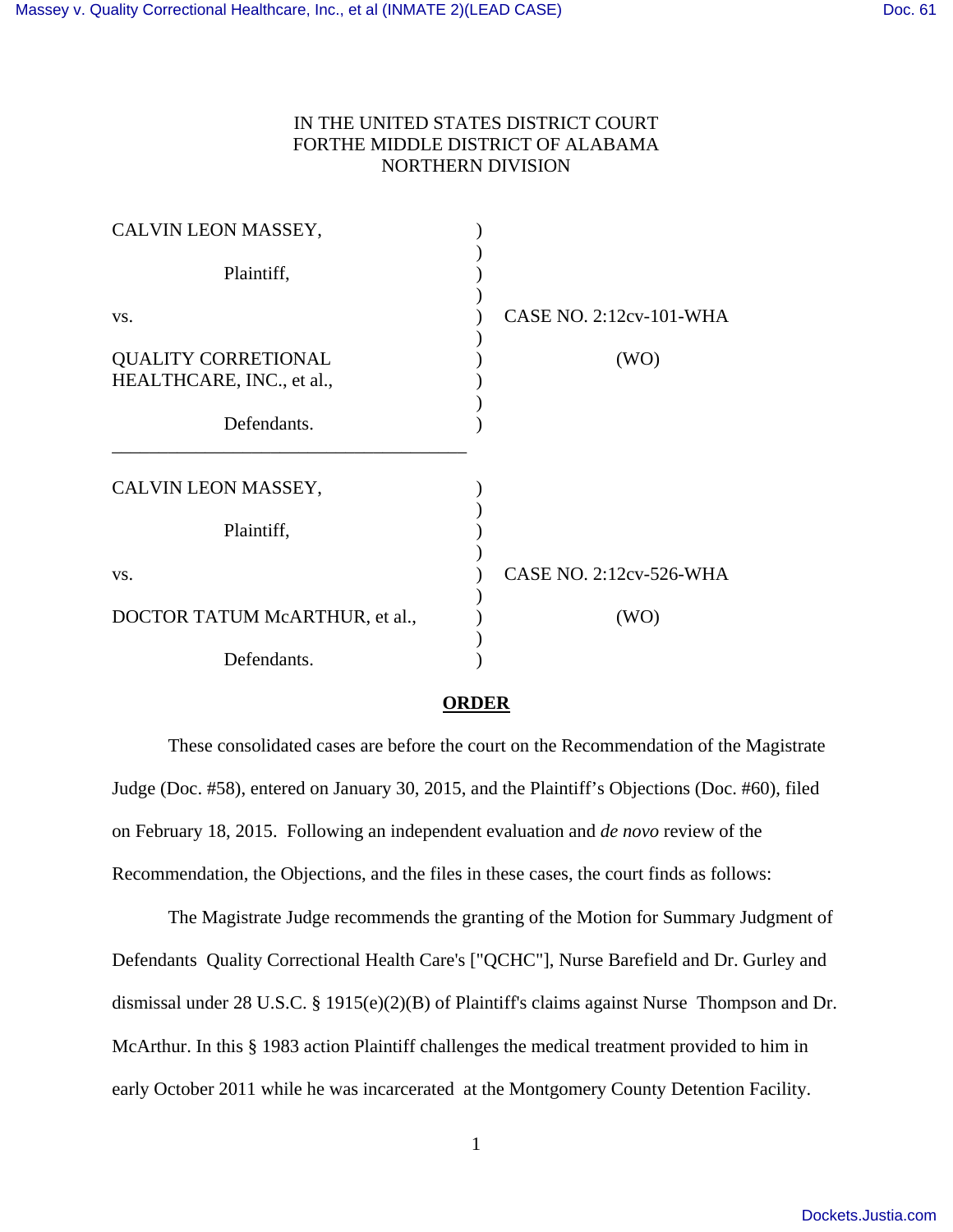Specifically, Plaintiff alleges that Defendants denied him adequate medical care for pneumonia and a collapsed lung.

 Plaintiff's claims against the defendant medical personnel stem primarily from his contention that they were not capable of treating his condition in a prison setting and that he should have received medical care from a free world hospital sooner than he did but QCHC put "saving [] a dollar above the life of an ill inmate." (Doc. 60 at 2). He faults Nurse Barefield for following "cough protocol" when his complaint of terrible pain should not have been associated with a cough and for failing to notify a "higher up" when he told her the medication she prescribed did not work; maintains the results of his chest x-ray warranted immediate medical attention; claims Nurse Thompson saw his condition worsening when he was placed in the infirmary on October 13, 2011 (the same day he was transported to Jackson Hospital), yet "they still tried to 'doctor' on him at the jail;" and asserts that the equipment available at the free world hospital in contrast to that which was available at the jail was an indicator that the infirmary at the Montgomery County Detention Facility did not have adequate medical equipment to provide even minimally adequate care. (Id. at 2-3, 6). Plaintiff further contends that QCHC had knowledge of his need for urgent medical care yet intentionally refused to provide that care. (Id. at 5).

 Plaintiff's objection does not undermine the Magistrate Judge's Recommendation that Defendants Barefield, Gurley, and QCHC are entitled to summary judgment where he failed to sufficiently allege that these defendants were deliberately indifferent to his serious medical needs. Rather, Plaintiff's objection reaffirms his belief that his condition required a different course of treatment. The Recommendation points out that Plaintiff's disagreement with the course of treatment provided by Defendants is an insufficient basis on which to state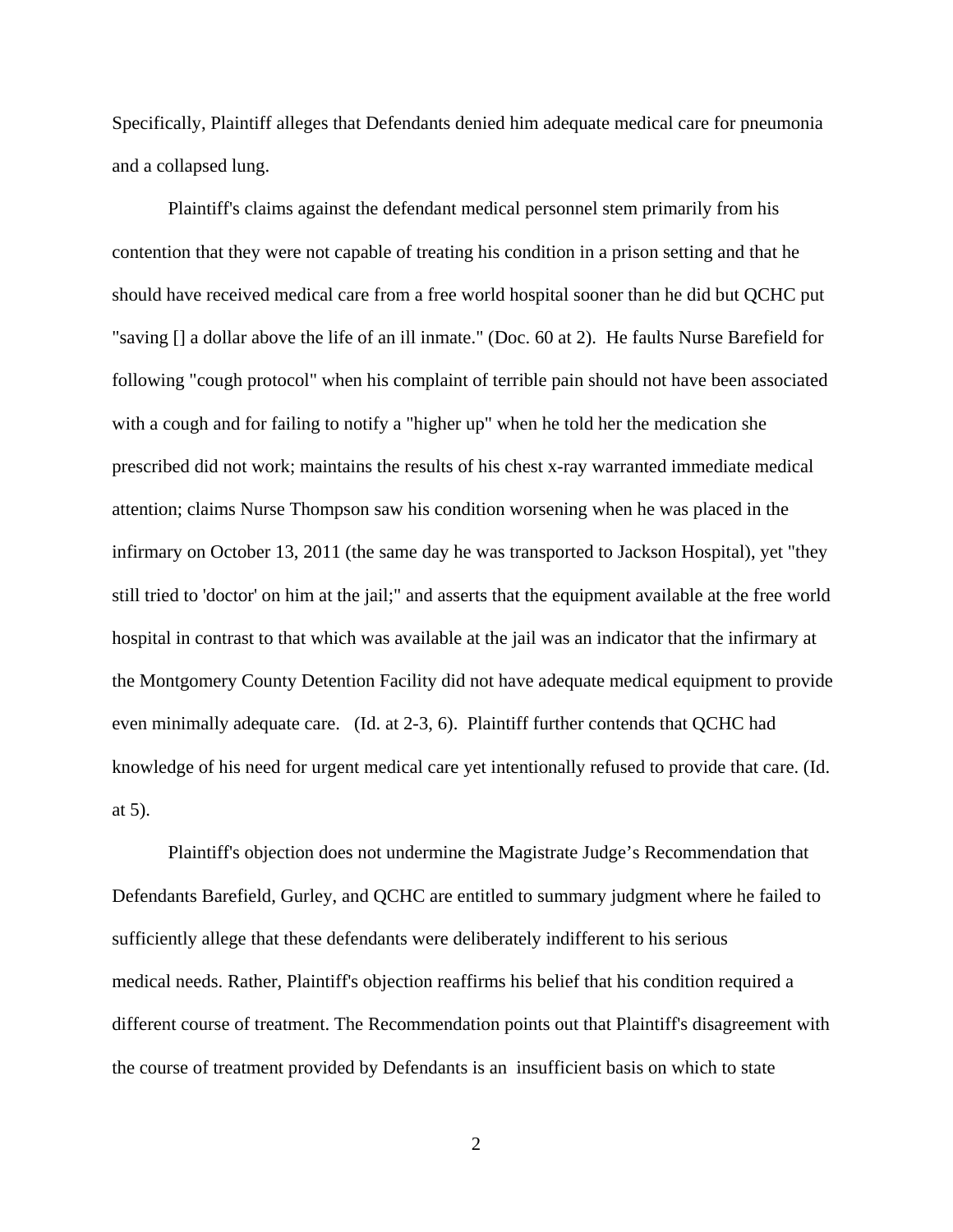a claim for denial of medical care, as medical treatment violates the Eighth Amendment only when it is "so grossly incompetent, inadequate, or excessive as to shock the conscience or to be intolerable to fundamental fairness." *See Rogers v. Evans*, 792 F.2d 1052, 1058 (11th Cir.1986). As also explained in the Recommendation, mere negligence in diagnosing or treating a medical condition is an insufficient basis for grounding liability on a claim of medical mistreatment under the Eighth Amendment. *See Estelle v. Gamble*, 429 U.S. 97, 106 (1976) ("Medical malpractice does not become a constitutional violation merely because the victim is a prisoner"). Thus, neither an inmate's § 1983 claims that treatment was not as prompt as he desired or believed necessary, *see Wells v. Franzen*, 777 F.2d 1258, 1264 (7th Cir.1985), nor claims regarding the wisdom or quality of medical care provided, even if the treatment may be considered negligent or amount to malpractice, are sufficient to state a claim for deliberate indifference. *See Harris v. Thigpen*, 941 F.2d 1495, 1505 (11th Cir.1991). Further, it is not every delay in access to medical treatment that constitutes an unnecessary and wanton infliction of pain or punishment in violation of the Eighth amendment, *see Hill v. Dekalb Reg'l Youth Det. Ctr.*, 40 F.3d 1176, 1187 (11th Cir.1994), *overruled in part on other grounds by Hope v. Pelzer*, 536 U.S. 730, 739 (2002), and in this case, no verifying medical evidence was produced which established that any delay in medical treatment resulted in a detriment to Plaintiff. *Id*. at 1187–89. Because Plaintiff's objection to the court's disposition of his Eighth Amendment inadequate medical care claims against Defendants Barefield, Gurley, and QCHC fails to provide any basis on which to reject the findings and conclusions made in the Recommendation, the objection is due to be overruled.

 The Magistrate Judge also recommends dismissal of Plaintiff's claims against Defendants Thompson and McArthur finding his claims against them failed to state a viable claim for deliberate indifference under § 1983 and/or, as against Dr. McArthur, failed to allege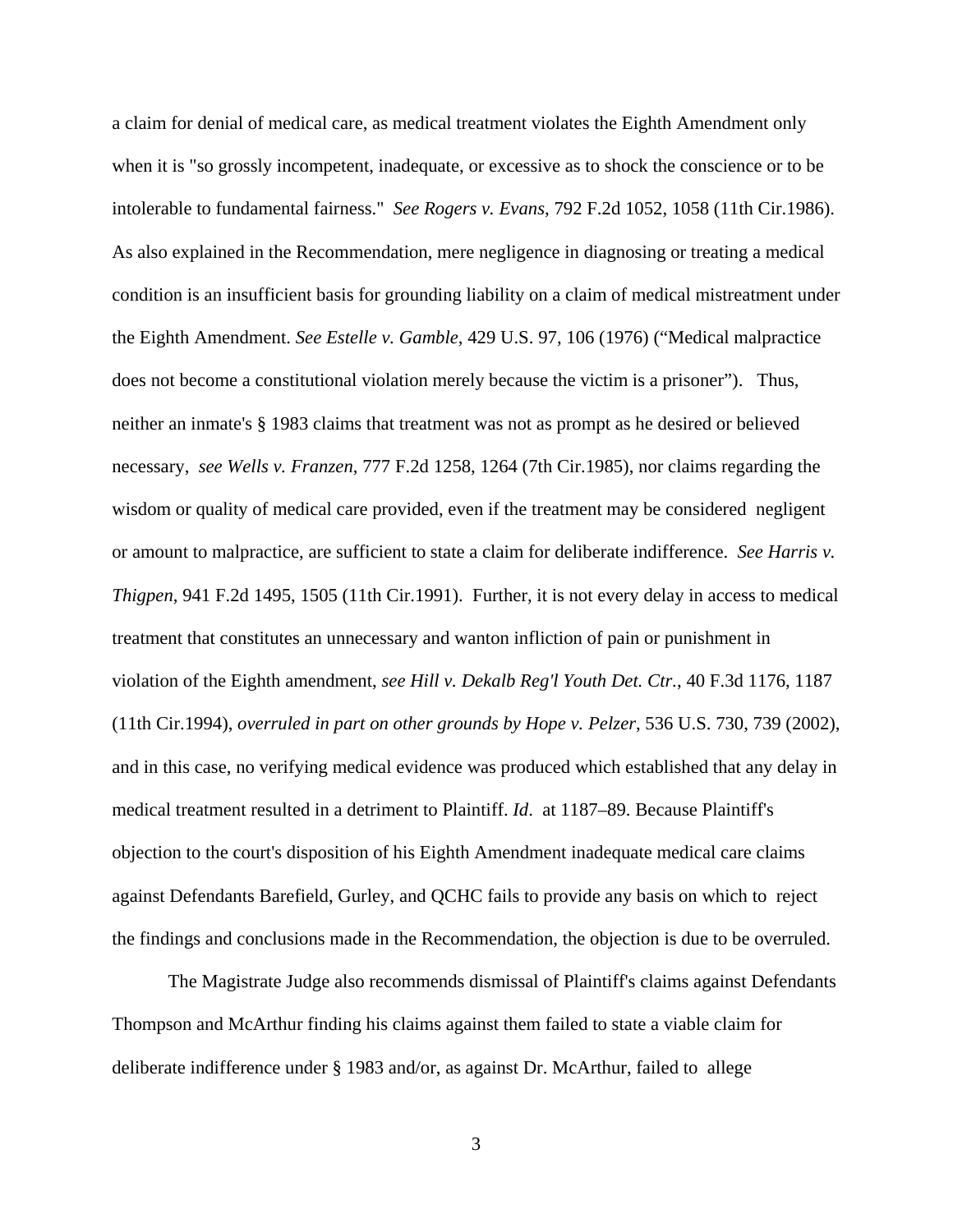deprivation of a constitutional right which was committed by a person acting under color of state law. *See West v. Atkins*, 487 U.S. 42, 49 (1988) (it is Plaintiff's consolidated complaint, as amended, which presents claims against Defendants Thompson and McArthur). Plaintiff objects to these Defendants' dismissal claiming it is impossible to determine whether they were responsible for the claims asserted against them without an affidavit or records. (Doc. 60 at 6). Plaintiff does not otherwise dispute the findings and conclusions made in the Recommendation other than conclusorily stating his chest x-ray revealed a condition warranting immediate medical attention. (Id.). However, as explained in the Recommendation, the claims Plaintiff asserted against Defendants Thompson and McArthur (assuming, *arguendo*, the latter defendant could be considered a state actor) failed to allege facts constituting a valid deliberate indifference claim as courts have consistently held that a mere difference of opinion between an inmate and the prison medical staff regarding medical matters, including the diagnosis or treatment which the inmate receives, cannot in itself rise to the level of a cause of action for cruel and unusual punishment, and have also consistently held that the appropriateness of a certain course of medical treatment is not a proper subject for review in a civil rights action. *Estelle*, 429 U.S. at 107 ("matter[s] of medical judgment" do not give rise to a § 1983 claim), Moreover, as also explained in the Recommendation, disputes over delays in treatment (without more), unsuccessful treatment, or even negligence or medical malpractice do not meet the constitutional standard of deliberate indifference by a state actor. Thus, taking as true Plaintiff's factual allegations against Defendants Thompson and McArthur, his failure to allege facts which establish deliberate indifference to his health or safety is fatal to his medical care claims against them and dismissal of his claims against these defendants was, therefore, appropriate. Because Plaintiff provides no legally meritorious reason to reject the Magistrate Judge's findings and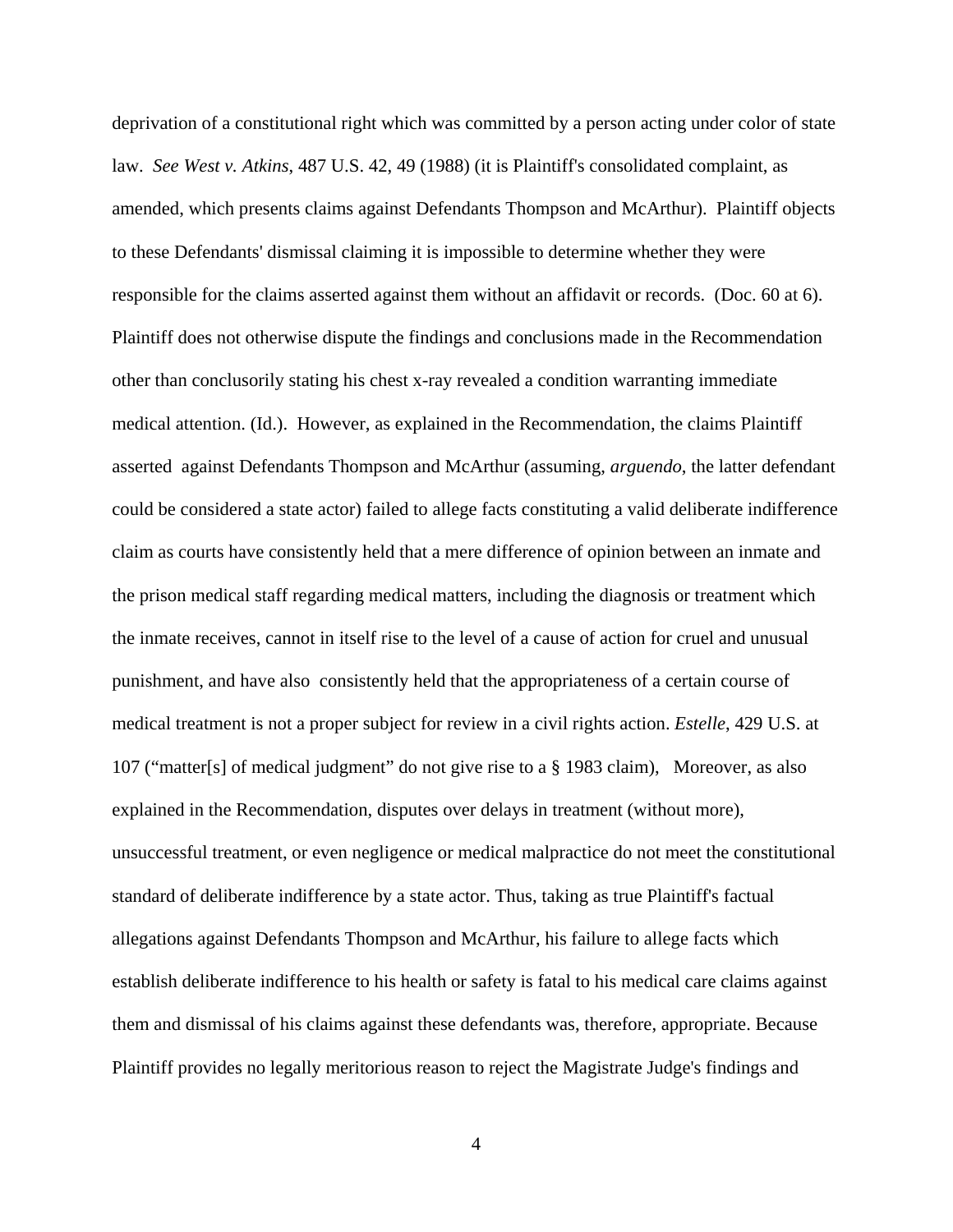conclusions in the Recommendation regarding his inadequate medical care claims against Defendants Thompson and McArthur, his objection is due to be overruled.

 Plaintiff alleged an Eighth Amendment conditions of confinement claim alleging he was not housed in a disease-free environment and, as a result, contracted tuberculosis ["TB"]. The Magistrate Judge recommended denial of relief on this claim finding that Plaintiff failed to produce any evidence which showed the medical defendants knew that an active case of TB was present at the Montgomery County Detention Facility and that they then deliberately disregarded the risk posed to inmates as well as employees of the jail. Plaintiff's objection to the entry of summary judgment on this claim on the conclusory grounds that "someone should be held liable," and that he subsequently learned another inmate had been exposed to TB at the time of his illness (Doc. #60 at 7) reinforces the Magistrate Judge's finding that Plaintiff failed to demonstrate he is entitled to relief on this claim for the reasons explained in the Recommendation.

 Plaintiff objects to the Recommendation that summary judgment should be entered in favor of QCHC on the basis that this entity should be held liable under respondeat superior (Doc. #60 at 5). Because § 1983 does not provide for liability under a theory of respondeat superior, *Monell v. Dept. of Soc. Serv.*, 436 U.S. 658, 690 (1978), the Magistrate Judge's Recommendation that this defendant is due to granted summary judgment is proper.

 In sum, Plaintiff's objections provide no basis on which to reject the findings and conclusions made in the Recommendation, and it is hereby ORDERED as follows:

1. Plaintiff's objections are OVERRULED.

2. The court ADOPTS the Recommendation of the Magistrate Judge.

3. The Defendants' Motion for Summary Judgment (Doc. #15) is GRANTED.